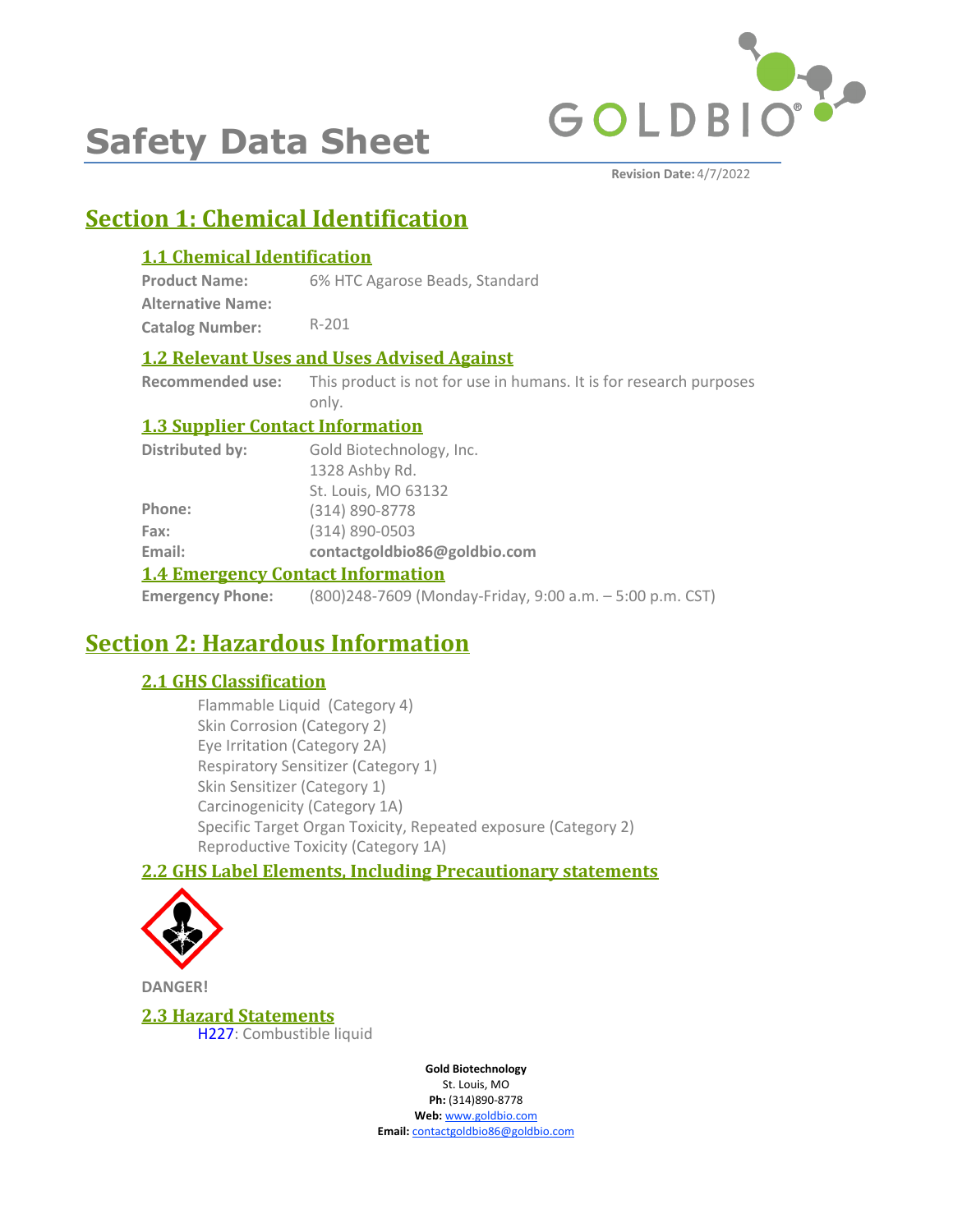| <b>H315</b> : Causes skin irritation               |                                                                                 |
|----------------------------------------------------|---------------------------------------------------------------------------------|
| H319: Causes serious eye irritation                |                                                                                 |
| H317: May cause an allergic skin reaction          |                                                                                 |
|                                                    | H334: May cause allergy or asthma symptoms or breathing difficulties if inhaled |
| H350: May cause cancer                             |                                                                                 |
| H360: May damage fertility or the unborn child     |                                                                                 |
|                                                    | H373: May cause damage to organs through prolonged or repeated exposure         |
| <b>2.4 Precautionary Statements</b>                |                                                                                 |
|                                                    | P261: Avoid breathing dust/fume/gas/mist/vapours/spray                          |
| P262: Do not get in eyes, on skin, or on clothing  |                                                                                 |
| P263: Avoid contact during pregnancy/while nursing |                                                                                 |
| P264: Wash skin thoroughly after handling          |                                                                                 |
|                                                    | P332+313: If skin irritation occurs: Get medical advice/attention               |
|                                                    | P337+313: If eye irritation persists get medical advice/attention               |
| <b>2.8 HMIS Classification</b>                     |                                                                                 |
| Health Hazard:                                     | 2                                                                               |
| Chronic Health Hazard:                             | ∗                                                                               |
| Flammability:                                      | 2                                                                               |
| Physical Hazards:                                  | O                                                                               |
| <b>2.9 NFPA Rating</b>                             |                                                                                 |
|                                                    |                                                                                 |

# Health Hazard: 2<br>Fire: 2 Fire: 2<br>Reactivity Hazard: 0 Reactivity Hazard:

# **Section 3: Composition/Information on Ingredients**

# **3.1 Composition**

| Identity:                 | Ethanol                              |
|---------------------------|--------------------------------------|
| <b>IUPAC:</b>             |                                      |
| Synonyms:                 |                                      |
| <b>CAS Number:</b>        | $64 - 17 - 5$ $\lfloor 20\% \rfloor$ |
| <b>Molecular Formula:</b> | $C_2H_6O$                            |
| <b>Molecular Weight:</b>  | 46.07 $g/mol$                        |
|                           |                                      |
| Identity:                 | Agarose Resin                        |
| <b>IUPAC:</b>             |                                      |
|                           |                                      |
| Synonyms:                 |                                      |
| <b>CAS Number:</b>        | 9012-36-6 [50% v/v]                  |
| <b>Molecular Formula:</b> | n/a                                  |

# **Section 4: First Aid Measures**

# **4.1 Detailed First Aid Measures**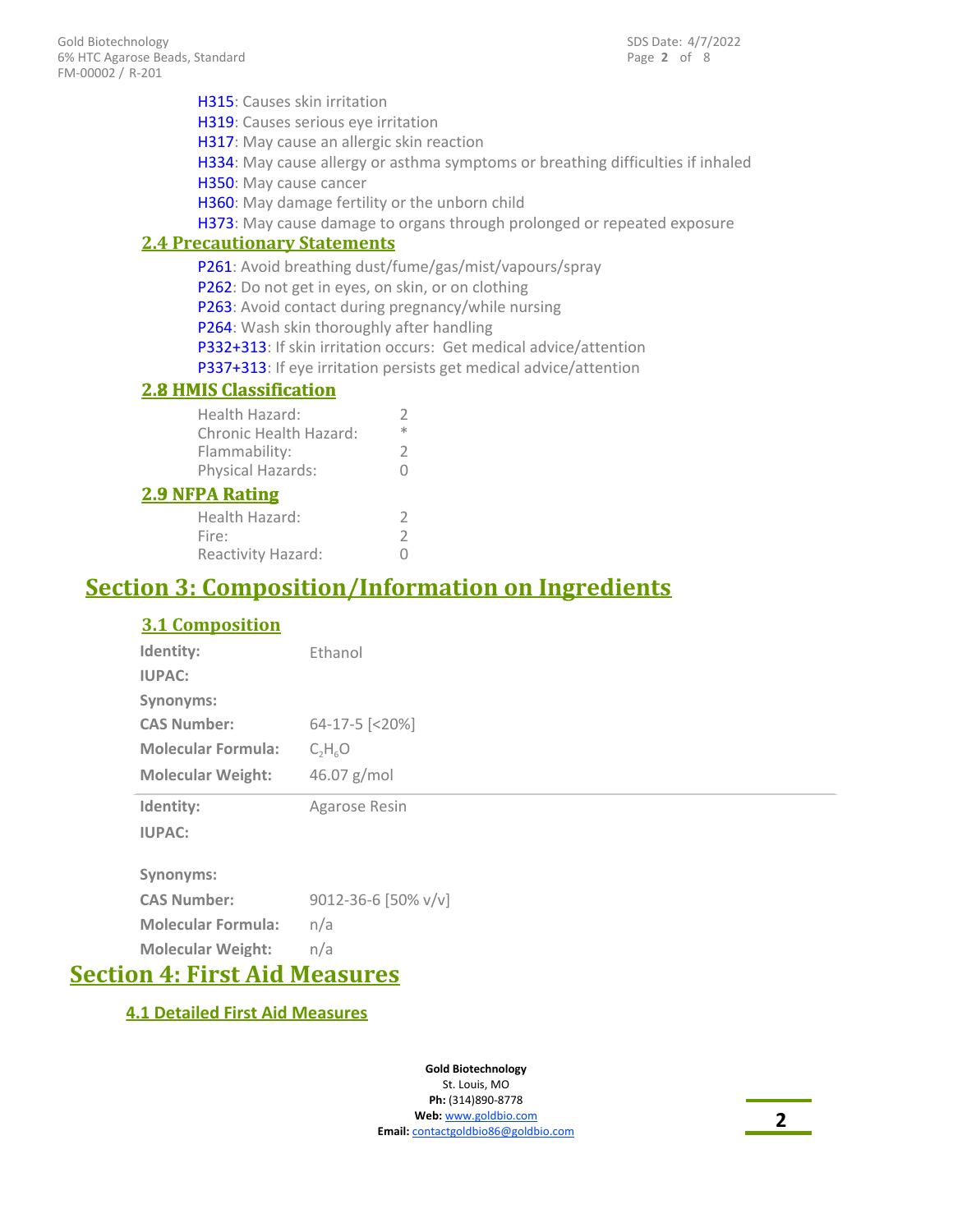| Inhalation:                | If breathed in, move person into fresh air. If not breathing, give<br>artificial respiration. Consult a physician.                                    |
|----------------------------|-------------------------------------------------------------------------------------------------------------------------------------------------------|
| Skin:                      | Immediately wash skin copiously with soap and water. Take victim<br>immediately to hospital. Consult a physician.                                     |
| Eye:                       | Immediately rinse out with water for at least 15 minutes. Assure<br>adequate flushing by separating the eyelids with fingers. Consult a<br>physician. |
| Ingestion:                 | Wash out mouth with water. Drink plenty of water. Consult a<br>physician. Never give anything by mouth to an unconscious person.                      |
| <b>Notes to Physician:</b> | Treat symptomatically and supportively.                                                                                                               |

### **4.2 Most Important Symptoms And Effects, Either Acute Or Delayed**

The most important known symptoms and effects are described in the labeling (see section2). And /or in section 11.

### **4.3 Indication of immediate medical attention and special treatment needed**

Not available

# **Section 5: Fire Fighting Measures**

### **5.1 Conditions of flammability:**

Combustible liquid. In a fire or if heated, a pressure increase will occur and the container may burst, with the risk of a subsequent explosion. Runoff to sewer may create fire or explosion hazard.

### **5.2 Suitable extinguishing media:**

Use water spray, alcohol-resistant foam, dry chemical or carbon dioxide.

### **5.3 Specific hazards arising from the chemical**

During a fire, highly toxic gases may be generated by thermal decomposition or combustion – Unknown.

### **5.4 Specific protective actions for fire-fighters:**

Wear self-contained breathing apparatus and protective clothing to prevent contact with skin and eyes.

# **Section 6: Accidental Release Measures**

### **6.1 Personal precautions, protective equipment and emergency procedures:**

Use personal protective equipment. Avoid breathing vapors, mist or gas. Ensure adequate ventilation.

#### **6.2 Environmental precautions:**

Do not let product enter drains.

### **6.3 Methods and materials for containment and cleaning up:**

Soak up with absorbent material, discard.

# **Section 7: Handling and Storage**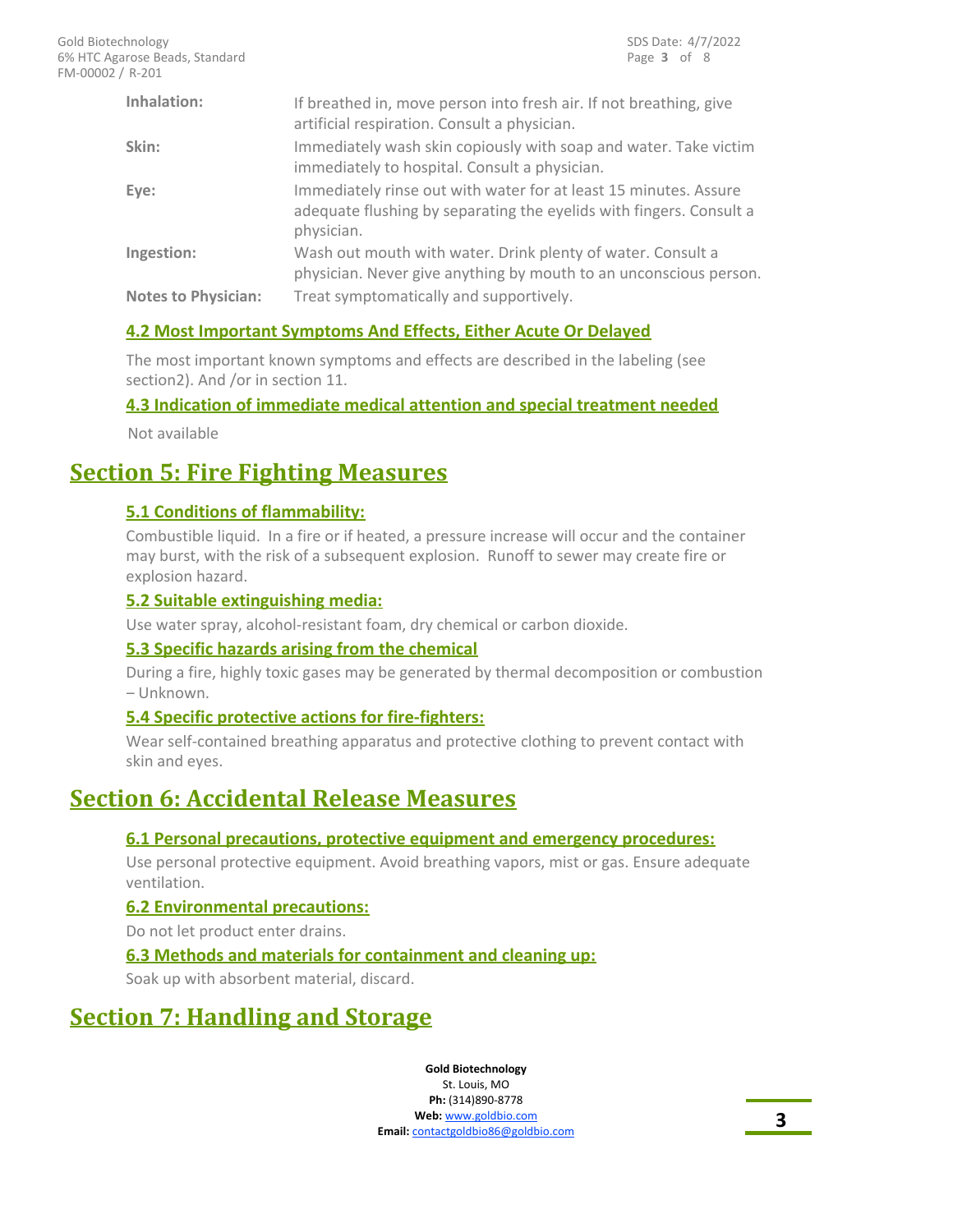### **7.1 Precautions for safe handling:**

Always wear personal protective equipment (PPE, see section 8).

#### **7.2 Conditions for safe storage, including and incompatibilities:**

Keep container tightly closed.

Store at room temperature.

# **Section 8: Exposure Controls / Personal Protection**

#### **8.1 Control Parameters:**

Contains no substances with occupational exposure limit values.

#### **8.2: Appropriate engineering controls:**

Contains no substances with occupational exposure limit values.

#### **8.3 Personal Protective Equipment (PPE):**

**Eye/Face Protection:** Safety glasses with side-shields conforming to EN166. Use equipment for eye protection tested and approved under appropriate government standards such as NIOSH (US) or EN 166(EU).

**Skin Protection:** Handle with gloves. Gloves must be inspected prior to use. Use proper glove removal technique - without touching outer surface of glove - to avoid skin contact with this product. Dispose of contaminated gloves after use in accordance with applicable laws and good laboratory practices. Wash and dry hands. The type of protective equipment must be selected according to the concentration and amount of the dangerous substance at the specific workplace.

**Respiratory Protection:** Where risk assessment shows air-purifying respirators are appropriate use a full-face particle respirator type N100 (US) or type P3 (EN 143) respirator cartridges as a backup to engineering controls. If the respirator is the sole means of protection, use a full-face supplied air respirator. Use respirators and components tested and approved under appropriate government standards such as NIOSH (US) or CEN (EU).

**Other Protective Clothing or Equipment:** Wear appropriate protective clothing to prevent exposure.

# **Section 9: Physical and Chemical Properties**

### **9.1 General chemical and physical properties**

| Appearance:            | Liquid (resin slurry) |
|------------------------|-----------------------|
| Odor:                  | Slight alcohol odor   |
| <b>Odor Threshold:</b> | Not Available         |
| pH:                    | Not Available         |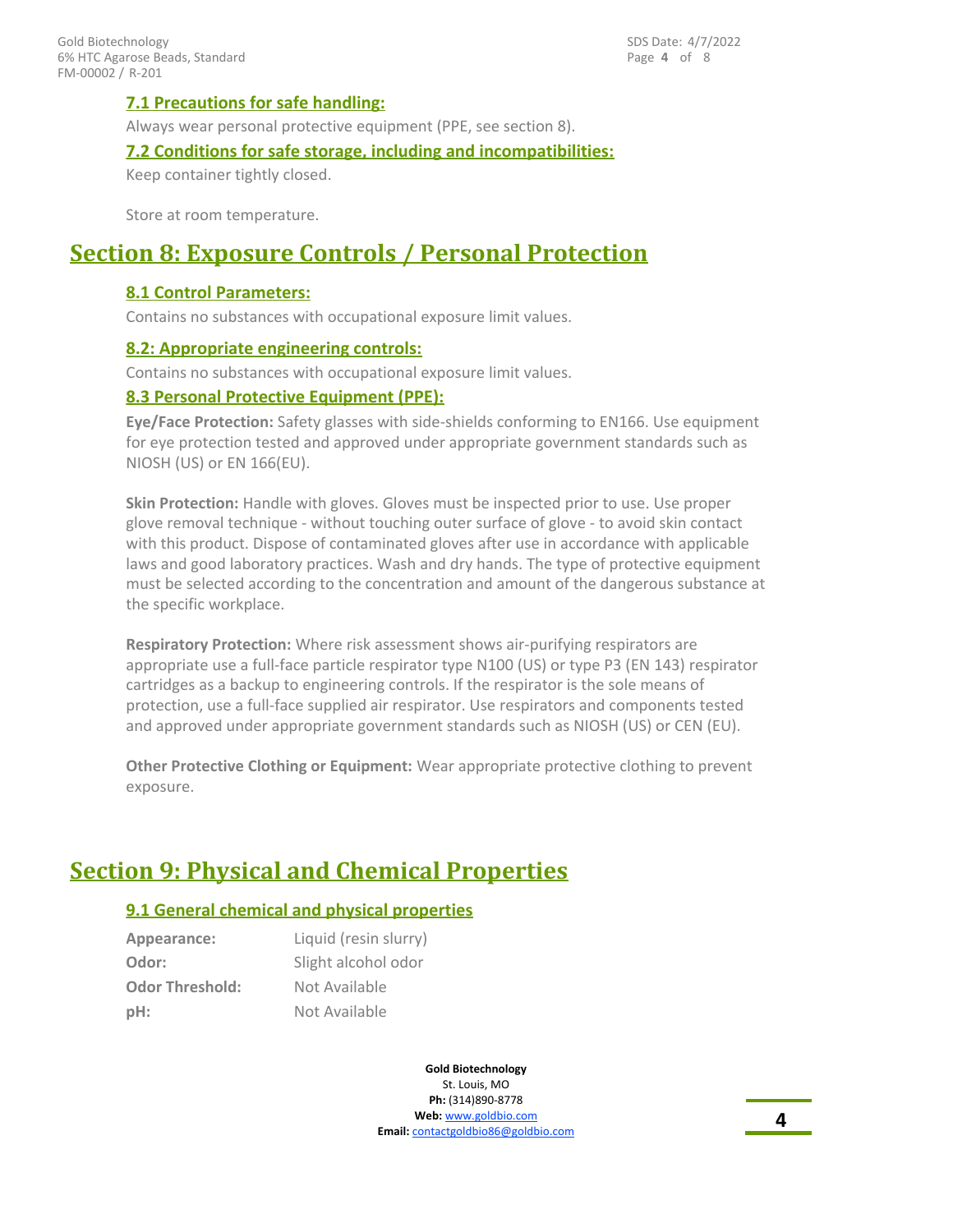| <b>Melting Point:</b>                       | Not Available      |
|---------------------------------------------|--------------------|
| <b>Freezing Point:</b>                      | Not Available      |
| <b>Boiling Point/Range:</b>                 | Not Available      |
| <b>Flash Point:</b>                         | $87.8^{\circ}$ C   |
| <b>Evaporation Rate:</b>                    | Not Available      |
| <b>Lower Explosion Limit:</b>               | Not Available      |
| <b>Upper Explosion Limit: Not Available</b> |                    |
| <b>Vapor Pressure:</b>                      | Not Available      |
| <b>Vapor Density:</b>                       | Not Available      |
| <b>Relative Density:</b>                    | $1.05 - 1.03$ g/ml |
| Solubility:                                 | Not Available      |
| <b>Partition Coefficient</b>                |                    |
| n-octanol/water:                            | Not Available      |
| <b>Auto-Ignition</b>                        | Not Available      |
| Temperature:                                |                    |
| Decomposition<br>Temperature:               | Not Available      |
|                                             |                    |
| <b>Viscosity:</b>                           | Not Available      |

# **Section 10: Stability and Reactivity Data**

### **10.1 Reactivity:**

Not available **10.2 Chemical Stability:**

Stable under recommended storage conditions.

### **10.3 Possibility of hazardous reactions:**

Not available.

### **10.4 Conditions to avoid:**

Incompatible materials.

### **10.5 Incompatible materials:**

Strong oxidizing agents.

### **10.6 Hazardous decomposition products:**

Hazardous decomposition products formed under fire conditions. - Unknown.

# **Section 11: Toxicological Information**

# **11.1 Toxicological effects**

**Acute toxicity:**

**Skin corrosion/irritation:**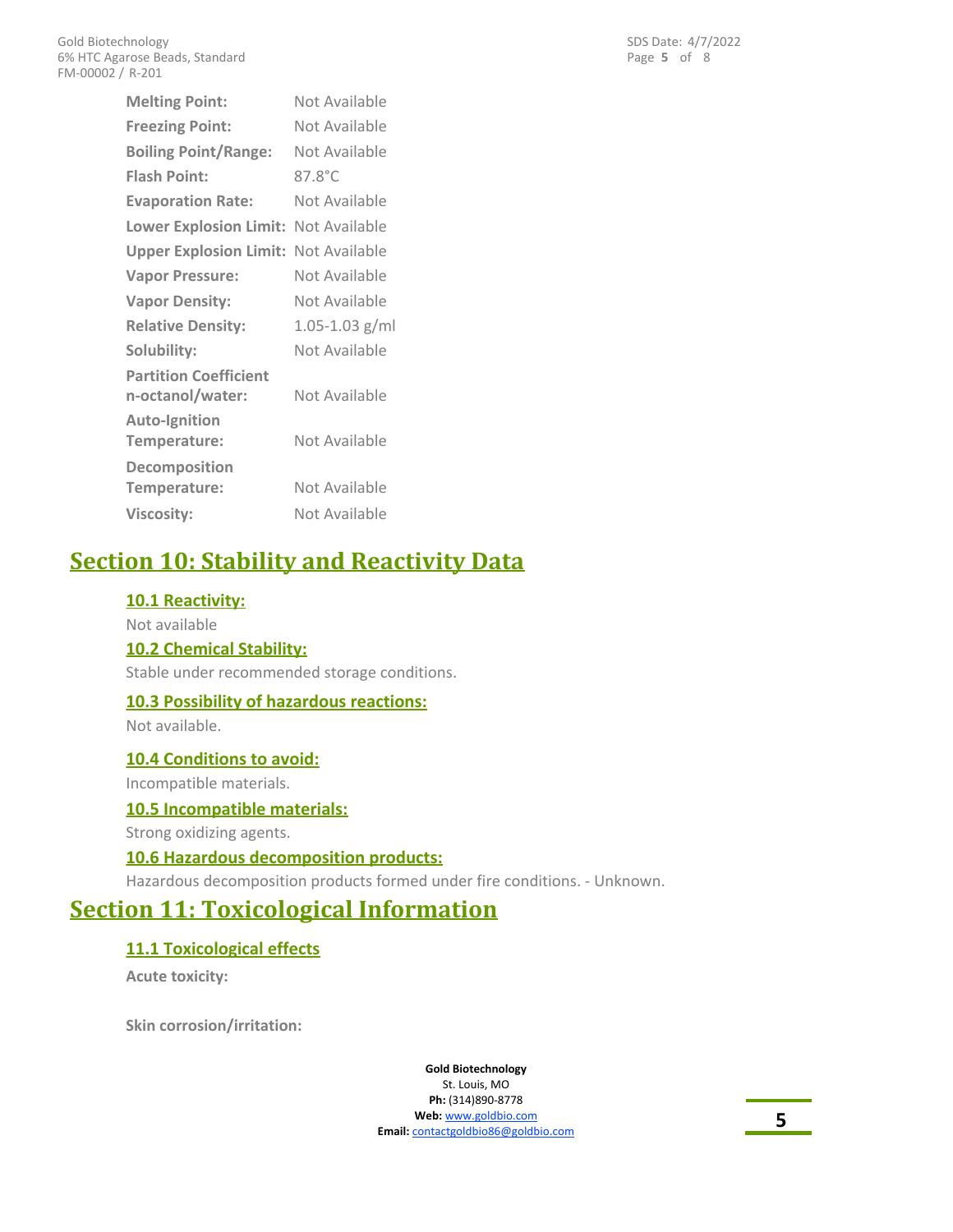Not available.

#### **Respitory or skin sensitization:**

Not available.

**Germ cell mutagenicity:**

Not available.

**Carcinogenicity:**

| IARC:         | No component of this product present at levels greater than or equal<br>to 0.1% is identified as probable, possible or confirmed human<br>carcinogen by IARC.  |
|---------------|----------------------------------------------------------------------------------------------------------------------------------------------------------------|
| <b>ACGIH:</b> | No component of this product present at levels greater than or equal<br>to 0.1% is identified as probable, possible or confirmed human<br>carcinogen by ACGIH. |
| NTP:          | No component of this product present at levels greater than or equal<br>to 0.1% is identified as probable, possible or confirmed human<br>carcinogen by NTP.   |
| OSHA:         | No component of this product present at levels greater than or equal<br>to 0.1% is identified as a carcinogen or potential carcinogen by<br>OSHA.              |

#### **Reproductive toxicity:**

Not available.

#### **STOT-single exposure:**

Not available.

#### **STOT-repeated exposure:**

Not available.

#### **Aspiration hazard:**

Not available.

#### **Likely routes of exposure:**

Respiratory organs, mouth, skin, and eyes.

#### **Symptoms of exposure:**

To the best of our knowledge, the chemical, physical, and toxicological properties have not been thoroughly investigated.

# **Section 12: Ecological Information**

# **12.1 Toxicity:** Not available. **12.2 Persistence and degradability:** Inherent biodegradability. **12.3 Bioacumulative potential:**

Does not bioaccumulate.

#### **12.4 Mobility in soil:**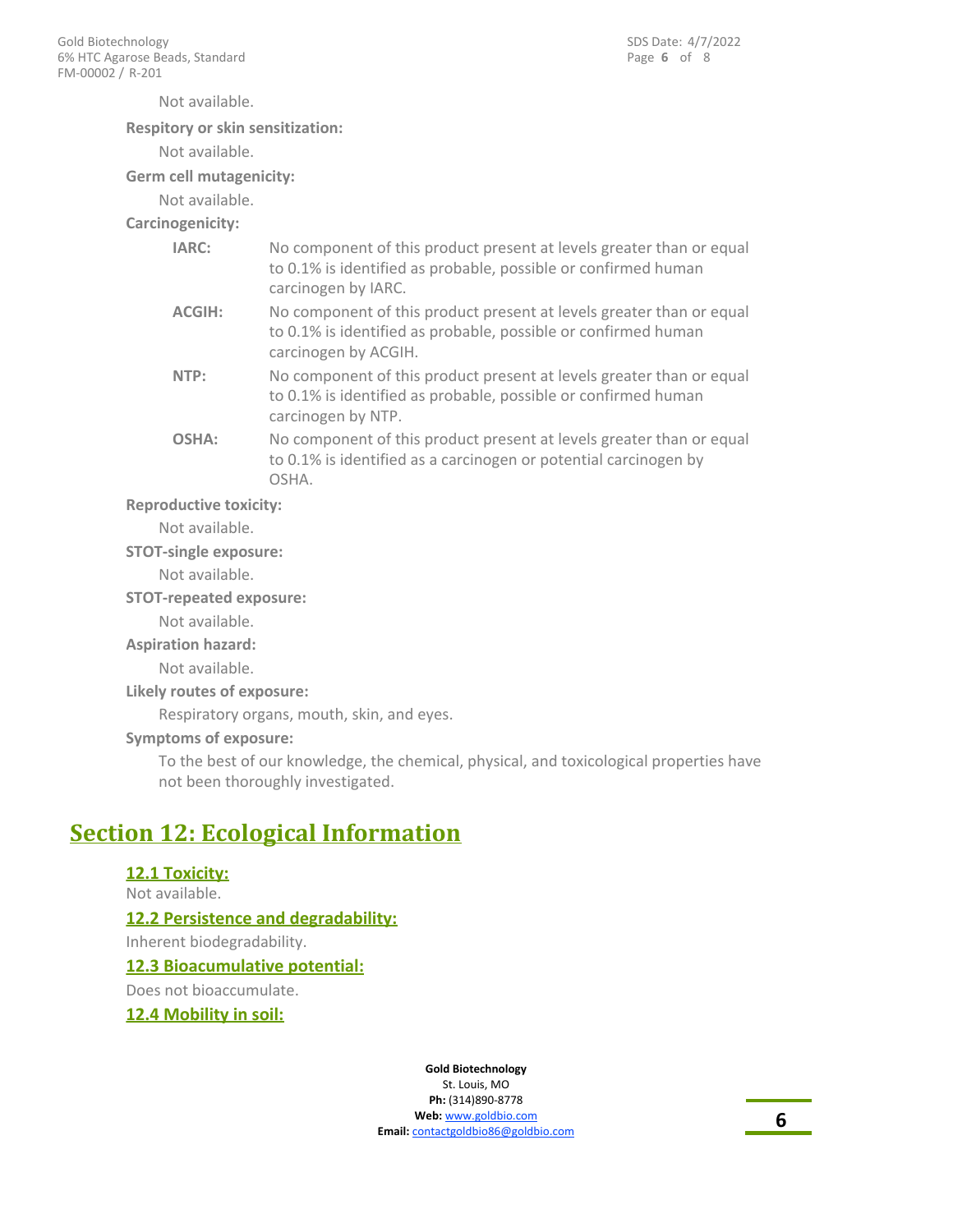FM-00002 / R-201 Gold Biotechnology 6% HTC Agarose Beads, Standard Page **7** of 8 SDS Date: 4/7/2022

Not available.

#### **12.5 Other adverse effects:**

None.

# **Section 13 Disposal Considerations**

Dispose of product in accordance with local rules and regulations.

# **Section 14: Transport Information**

#### **14.1 US Department of Transportation (DOT)**

| <b>UN Number:</b>        | NA-1993                                                           |
|--------------------------|-------------------------------------------------------------------|
|                          | <b>Proper shipping name:</b> Combustible liquid, n.o.s. (ethanol) |
| Class:                   |                                                                   |
| <b>Packing Group:</b>    | Ш                                                                 |
| <b>Marine Pollutant:</b> |                                                                   |

#### **14.2 International Maritime Dangerous Goods (IMDG):**

This material is considered to be non-hazardous for transport.

### **14.2 International Air Transportation Association (IATA)**

This material is considered to be non-hazardous for transport.

# **Section 15: Regulatory Information**

#### **SARA 302 Components:**

SARA 302: No chemicals in this material are subject to the reporting requirements of SARA Title III, Section 302.

#### **SARA 313 Components:**

SARA 313: This material does not contain any chemical components with known CAS numbers that exceed the threshold (De Minimis) reporting levels established by SARA Title III, Section 313.

#### **SARA 311/312 Hazards:**

| No SARA Hazards.                               |                |
|------------------------------------------------|----------------|
| <b>Massachusetts Right To Know Components:</b> | $CAS - No.$    |
| Ethanol                                        | 64-17-5 [<20%] |
| Pennsylvania Right To Know Components:         | $CAS - No.$    |
| Ethanol                                        | 64-17-5 [<20%] |
| <b>New Jersey Right To Know Components:</b>    | $CAS - No.$    |
| Ethanol                                        | 64-17-5 [<20%] |
| California Duais, CE Companiontor              |                |

#### **California Prop. 65 Components:**

This product does not contain any chemical known to the State of California to cause cancer, birth, or any other reproductive defects.